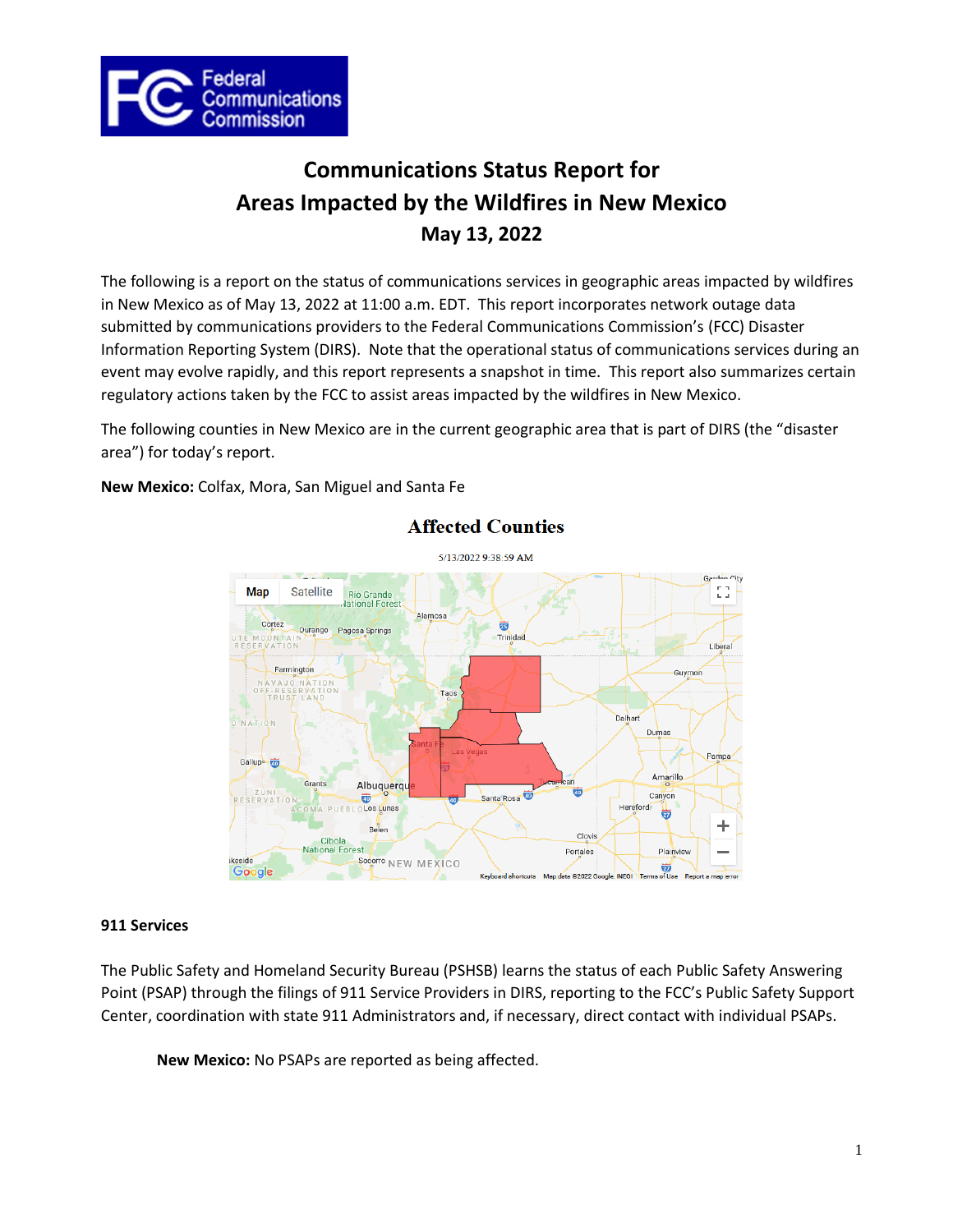

## **Wireless Services**

The following section describes the status of wireless communications services and restoration in the disaster area as reported in DIRS.

The chart below shows trends:



The following chart shows the number of cell sites out of service by cause:

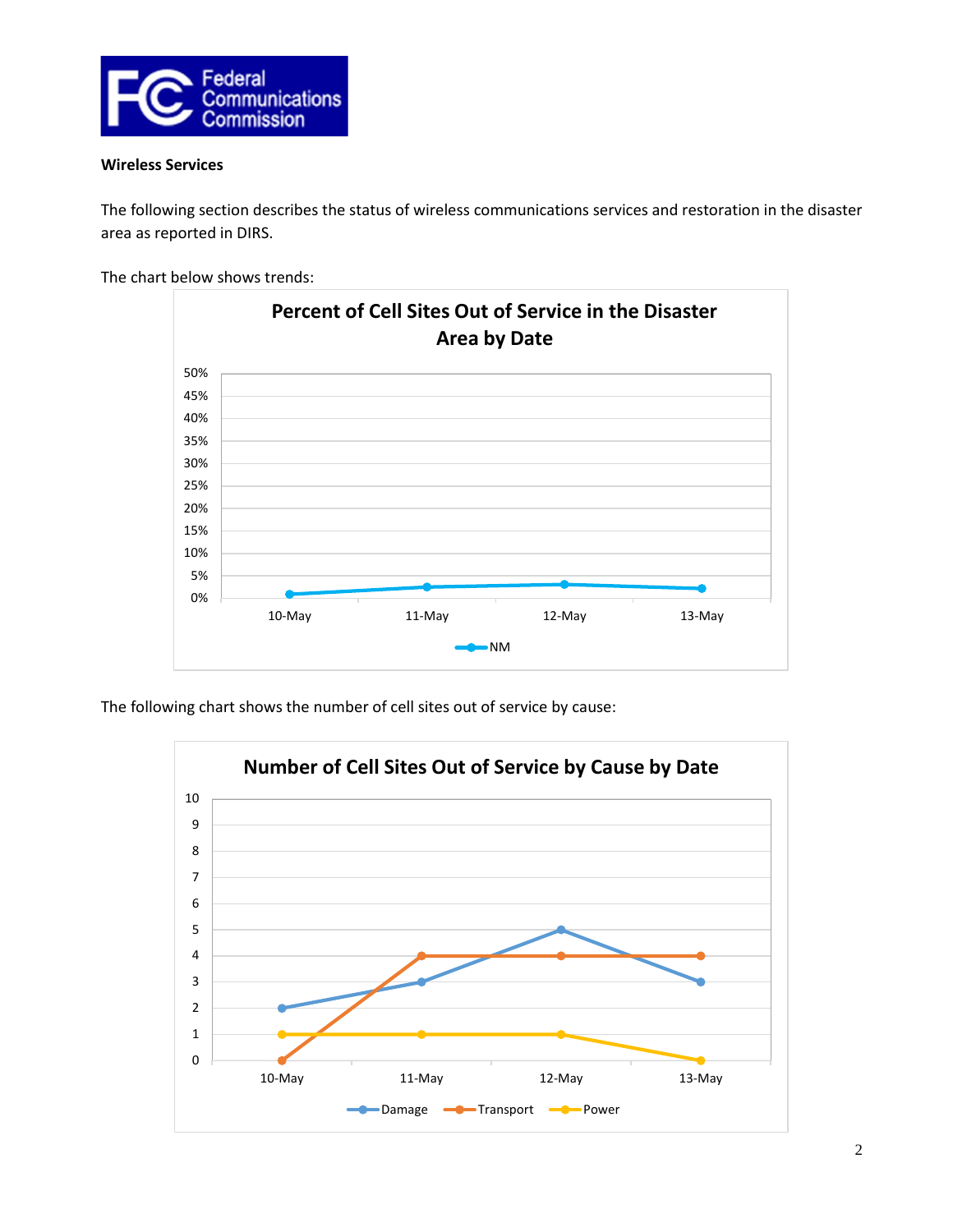

The current status of wireless communications services and restoration by county as reported in DIRS is shown by the following chart and map.



# **Percent Cell Sites Out-of-Service By County**



The following table provides cell sites out of service by county. 2.2% of the cell sites in the affected area in New Mexico are out of service. The information shown was provided by the signatories to the Wireless Network Resiliency Framework Cooperative Agreement.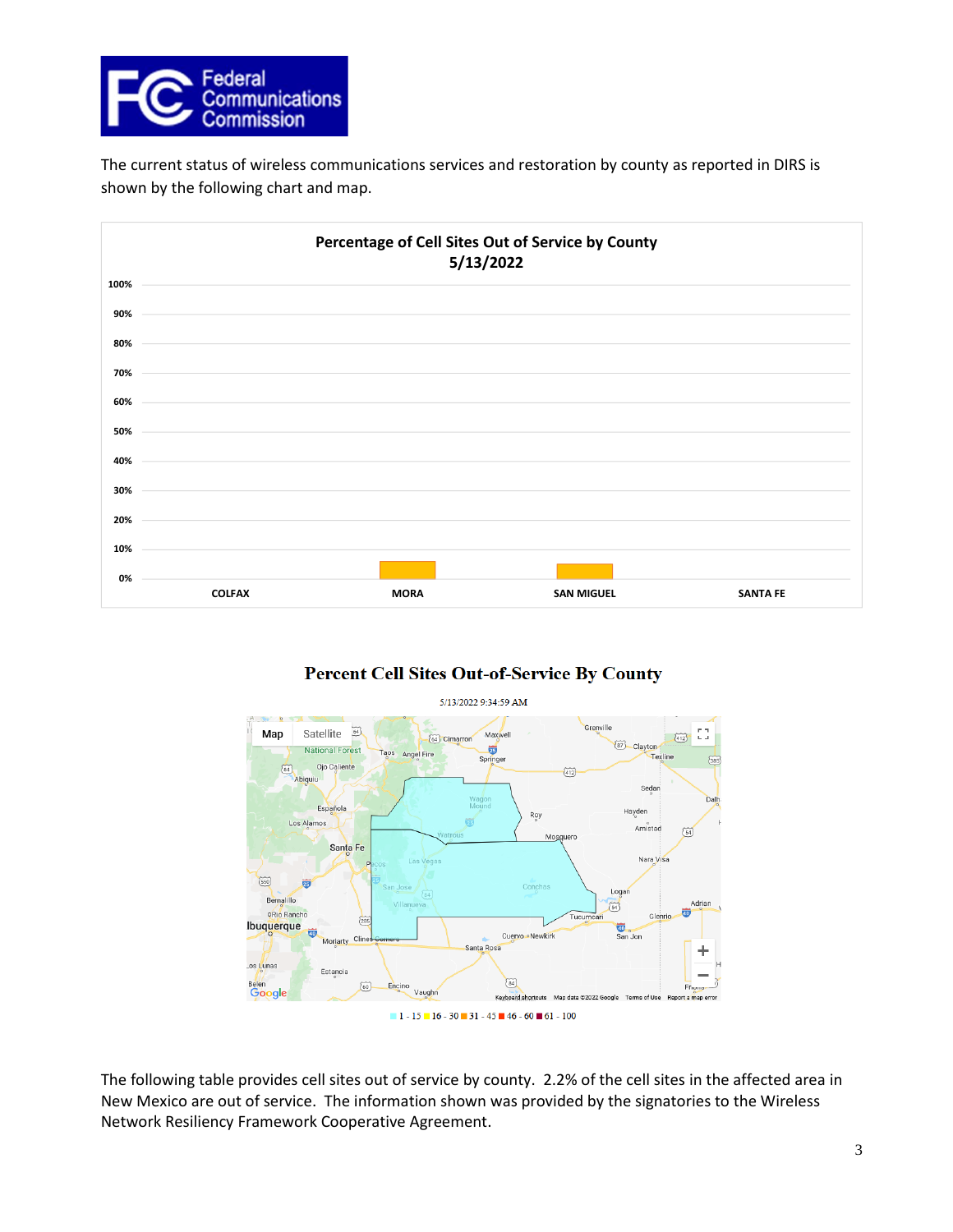

# **New Mexico**

| <b>State</b> | <b>Affected</b><br><b>Counties</b> | <b>Cell Sites</b><br><b>Served</b> | <b>Cell</b><br><b>Sites</b><br>Out | Percent<br>Out | <b>Cell Sites Out</b><br>Due to<br><b>Damage</b> | <b>Cell Sites Out</b><br>Due to<br><b>Transport</b> | <b>Cell Sites</b><br><b>Out Due to</b><br><b>Power</b> |
|--------------|------------------------------------|------------------------------------|------------------------------------|----------------|--------------------------------------------------|-----------------------------------------------------|--------------------------------------------------------|
| <b>NM</b>    | <b>COLFAX</b>                      | 25                                 |                                    | 0.00%          |                                                  |                                                     | 0                                                      |
| <b>NM</b>    | <b>MORA</b>                        | 50                                 | 3                                  | 6.00%          |                                                  |                                                     | 0                                                      |
| <b>NM</b>    | SAN MIGUEL                         | 79                                 | 4                                  | 5.10%          |                                                  |                                                     | 0                                                      |
| NM           | <b>SANTA FE</b>                    | 171                                |                                    | 0.00%          |                                                  |                                                     | 0                                                      |
| <b>TOTAL</b> |                                    | 325                                |                                    | 2.20%          |                                                  |                                                     | 0 <sup>1</sup>                                         |

The number of cell site outages in a specific area does not necessarily correspond to the availability of wireless service to consumers in that area. *See* Improving the Resiliency of Mobile Wireless Communications Networks, Order, 31 FCC Rcd 13745, para. 10 (2016) (recognizing the difficulties in accurately depicting the ongoing status of a wireless provider's service during emergencies). Wireless networks are often designed with numerous, overlapping cell sites that provide maximum capacity and continuity of service even when an individual site is inoperable. In addition, wireless providers frequently use temporary facilities such as cellson-wheels (also known as COWs), increased power at operational sites, roaming agreements, or take other actions to maintain service to affected consumers during emergencies or other events that result in cell site outages.

# **Cable Systems and Wireline (Combined)**

Cable and wireline companies reported 1,227 subscribers out of service in the disaster area in New Mexico; this includes the loss of telephone, television, and/or Internet services. The following chart illustrates the trends in the number of subscribers out of service in the disaster area.